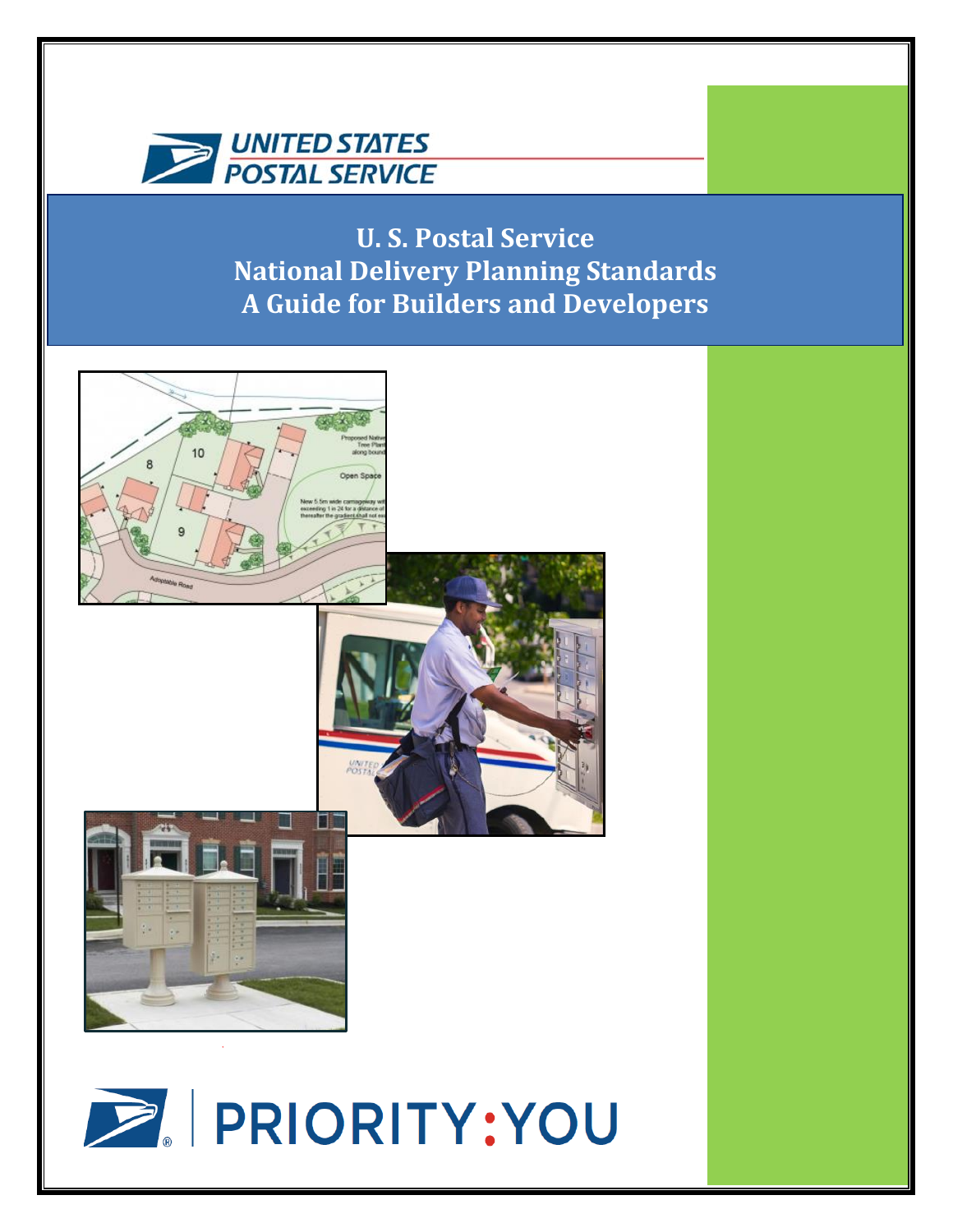

# Table of Contents

| $\overline{2}$ |     |  |
|----------------|-----|--|
|                |     |  |
| 3              |     |  |
|                |     |  |
| $\overline{4}$ | 4.1 |  |
| 5              |     |  |
| 6              |     |  |
| $\overline{7}$ |     |  |
| 8              |     |  |
|                |     |  |
|                |     |  |
|                |     |  |
|                |     |  |
|                |     |  |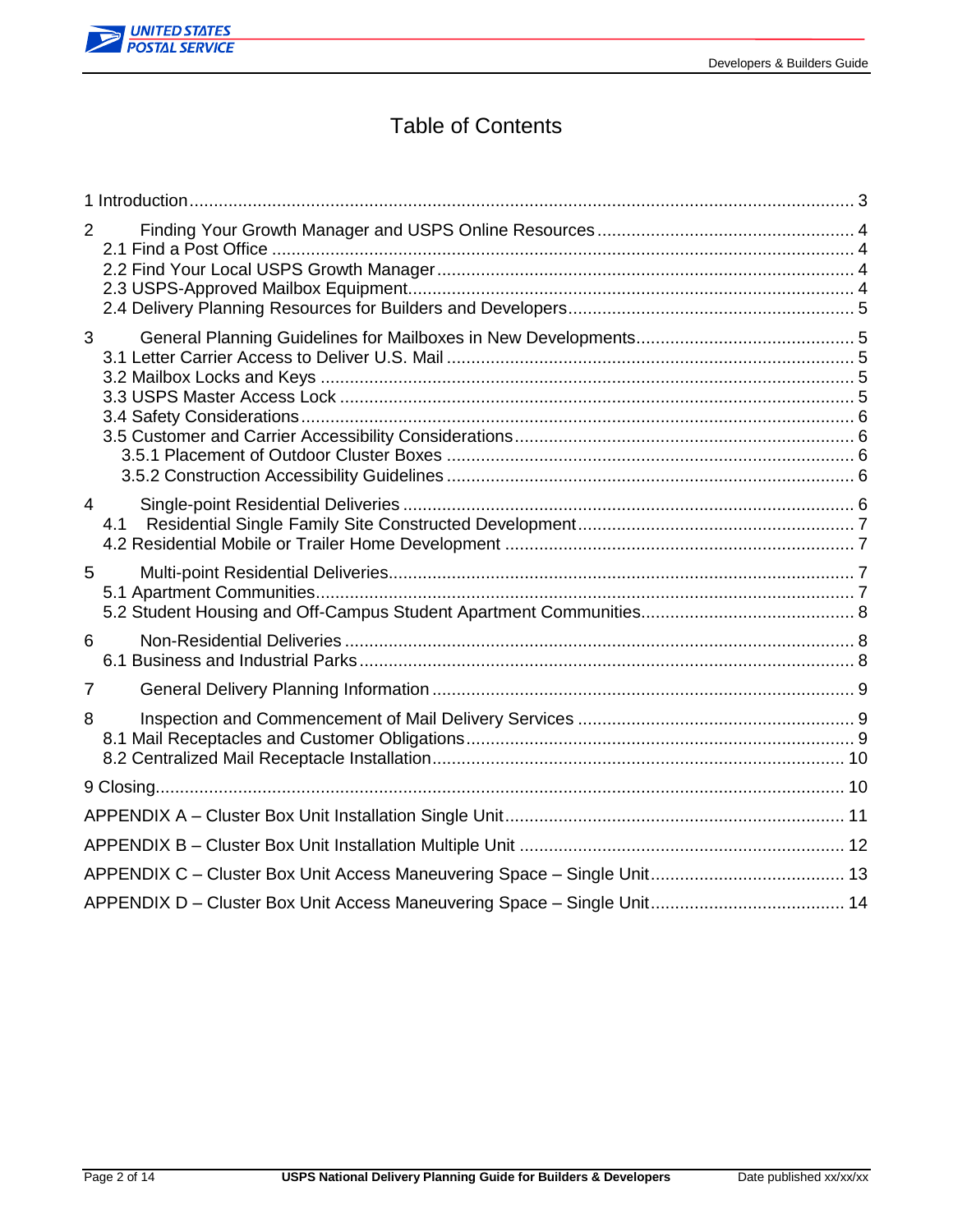

### <span id="page-2-0"></span>**1 Introduction**

The United States Postal Service® is proud to provide every new home and business with excellent, efficient mail delivery service. This guide will assist you in preparing your new development for mail service by planning locations and space for mail equipment early in the development process.

The U.S. Postal Service™ is responsible for establishing the method or "mode" of delivery for all new developments—both residential and commercial. The mode of delivery includes the following:

- Type of mailbox you will use.
- Location of the mailbox for each delivery address.

Centralized delivery is our preferred method of mail delivery. Centralized delivery equipment improves delivery efficiency and provides space for large mail items, including packages, which is a great benefit for customer. Freestanding, pedestal-style outdoor centralized mailboxes are called cluster box units or CBUs. CBUs are "package friendly" because they are designed to accommodate the majority of packages delivered through the U.S. Mail®. CBUs also include parcel lockers, which provide separate, locked storage for many packages.

Other types of centralized mailbox equipment are also available. Builders and developers or property owners are responsible for the purchase, installation, maintenance, repair, and replacement of mailbox equipment.

This guide provides information about the types of USPS-approved mailbox equipment options available commercially and information about other aspects of mail delivery planning that may apply to your specific development.

With more than 150 million households and businesses served daily—and another 1 million new delivery points added on average every year—it is imperative that the U.S. Postal Service make its mail delivery network more efficient while still delivering the service our customers expect. We appreciate your assistance in furthering that objective, while at the same time helping provide new customers with convenient mail delivery for their new homes and businesses.

We also want to connect you with local USPS<sup>®</sup> delivery planning individuals in your area—referred to as Growth Managers. Postal Service Growth Managers are available to assist you. Prior to submitting your master plan and plat to the local municipality and/or county for approval, you must arrange for a local USPS Growth Manager to review your development plans prior to commencing construction.

Thank you for reviewing the Postal Service's mail delivery-planning standards—we look forward to working with you!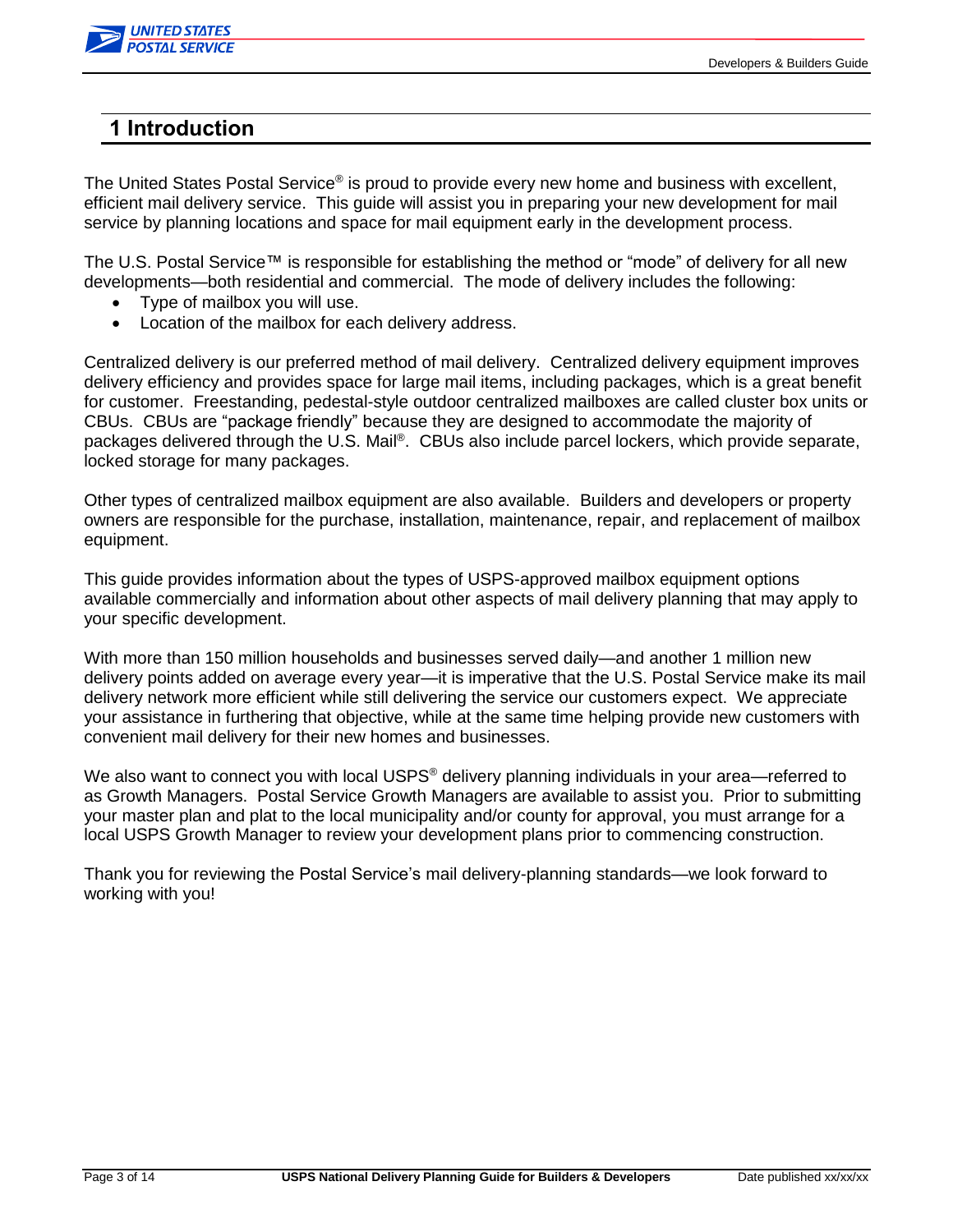

## <span id="page-3-0"></span>**2 Finding Your Growth Manager and USPS Online Resources**

#### <span id="page-3-1"></span>**2.1 Find a Post Office**

The Postal Service lists all local Post Offices™ on its website at: *[www.usps.com](http://www.usps.com/)*. To find the Post Office closest to your new development, search using the appropriate ZIP Code™.

| Quick Tools | Mail & Ship<br>$\checkmark$                                                              | <b>Track &amp; Manage</b>                                                                     | <b>Postal Store</b>           | <b>Business</b>                                                   | International    | Help |
|-------------|------------------------------------------------------------------------------------------|-----------------------------------------------------------------------------------------------|-------------------------------|-------------------------------------------------------------------|------------------|------|
|             | <b>Find Locations</b><br>*indicates a required field<br>Enter only English in all fields |                                                                                               |                               | <b>Still Have Questions?</b><br>Browse our FAQs »                 |                  |      |
|             | Location Types                                                                           |                                                                                               | "City and State, or ZIP Code" | Within                                                            |                  |      |
|             | Post Offices™ and Approved Postal Providers™ ~                                           | Fx 12345                                                                                      |                               | 20 miles                                                          | Search<br>$\sim$ |      |
|             | Refine search O                                                                          |                                                                                               |                               |                                                                   |                  |      |
|             | <b>Search Results</b><br><b>LOCATION</b><br>$-$ DIST                                     | <b>F</b> HOURS                                                                                |                               | Washington<br><b>DC</b>                                           |                  |      |
|             |                                                                                          | Enter search criteria, like a ZIP Code "" or city and state, so we can find locations nearby. |                               |                                                                   |                  |      |
|             |                                                                                          |                                                                                               |                               | <b>US Postal Service</b><br><b>Headquarters</b><br>Washington, DC |                  |      |

### <span id="page-3-2"></span>**2.2 Find Your Local USPS Growth Manager**

Every area where the U.S. Postal Service provides mail delivery has a Postal Service employee assigned to help developers and builders with planning mail service for new development. These "new delivery planning" employees are referred to as Growth Managers.

To find the Growth Manager that covers your specific development's geographic location, send an email to: [Delivery.Growth@USPS.GOV,](mailto:Delivery.Growth@USPS.GOV) or contact your Post Office and ask to speak to either the Postmaster or the person assigned to assist developers with planning new mail service.

### <span id="page-3-3"></span>**2.3 USPS-Approved Mailbox Equipment**

Mailboxes used in new construction projects can be one of the following two types of centralized mailbox equipment:

- 1. Pedestal-mounted USPS-approved CBU.
- 2. Wall-mounted USPS-approved STD-4C mailboxes (4C).



The Postal Service annually publishes a list of USPS-approved mailbox equipment and approved manufacturers in its *Postal Bulletin*.

<http://about.usps.com/postal-bulletin/2017/pb22467/html/welcome.htm>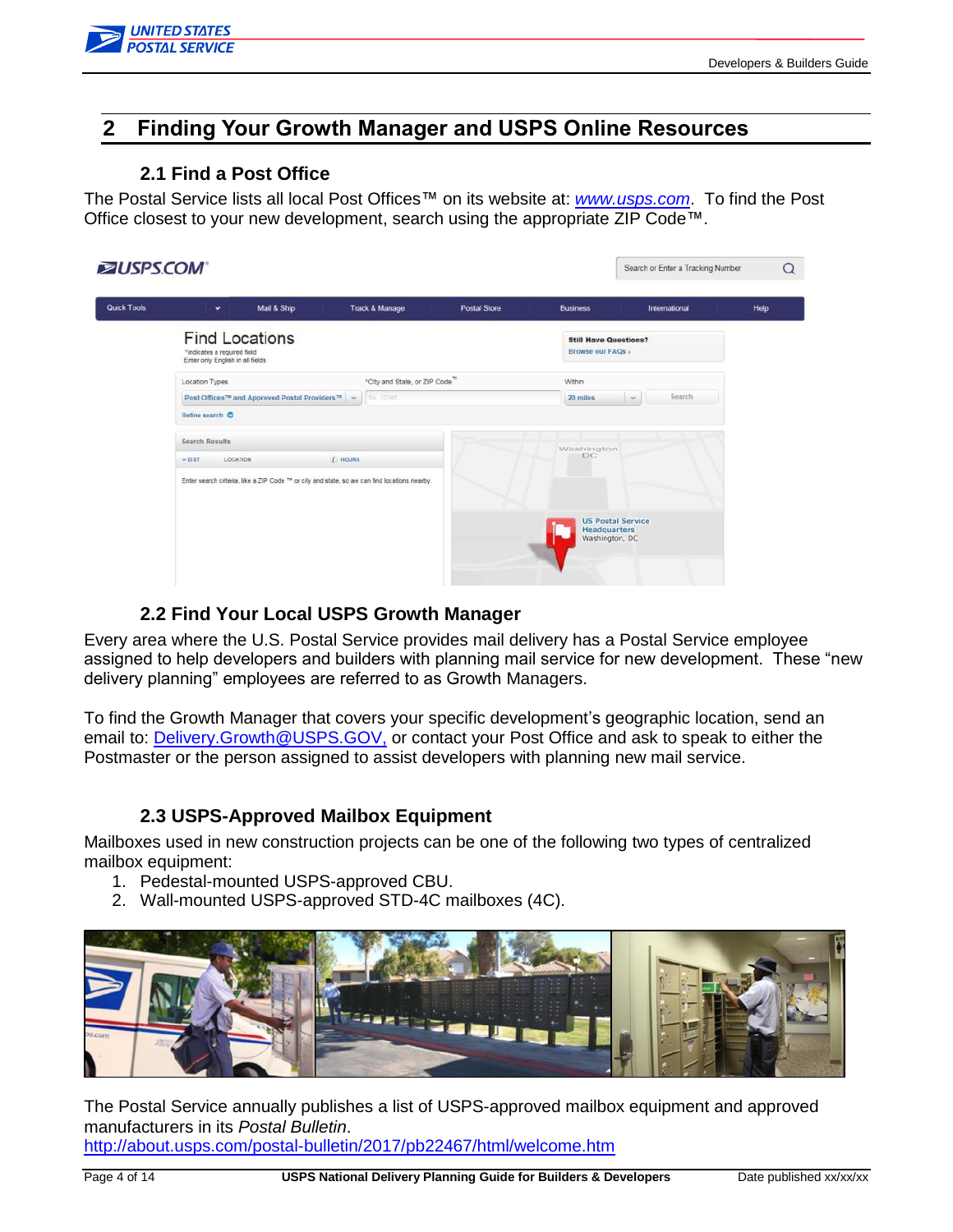

You can also find the latest list of USPS-approved equipment and approved manufacturers at: <http://about.usps.com/what-we-are-doing/current-initiatives/delivery-growth-management/welcome.htm>

### <span id="page-4-0"></span>**2.4 Delivery Planning Resources for Builders and Developers**

The most current version of this guide will always be available on the webpage at: <http://about.usps.com/what-we-are-doing/current-initiatives/delivery-growth-management/welcome.htm>

The following links provide additional resources for builders and developers:

- Find a Post Office: *[https://tools.usps.com/go/POLocatorAction!input.action.](https://tools.usps.com/go/POLocatorAction!input.action)*
- Centralized Delivery/Residential Applications: *[http://about.usps.com/publications/pub265a.pdf.](http://about.usps.com/publications/pub265a.pdf)*
- Centralized Delivery/Garden Apt Applications: *[http://about.usps.com/publications/pub265c.pdf.](http://about.usps.com/publications/pub265c.pdf)*
- Centralized Delivery/Commercial Applications: *[http://about.usps.com/publications/pub265b.pdf.](http://about.usps.com/publications/pub265b.pdf)*

### <span id="page-4-1"></span>**3 General Planning Guidelines for Mailboxes in New Developments**

### <span id="page-4-2"></span>**3.1 Letter Carrier Access to Deliver U.S. Mail**

Centralized delivery is the Postal Service's preference for new addresses, whether residential or commercial. The customer is responsible for keeping the approach to his or her mailbox and adjacent area clear to facilitate delivery. You may provide curbside delivery only with prior approval from the Postal Service. Place curbside mail receptacles approved by the Postal Service where they protect the mail, can be safely and conveniently serviced by carriers without leaving their vehicles, and can be reasonably and safely accessed by customers. These receptacles must be on the right-hand side of the road in the direction of travel when required by traffic conditions, or when driving on the left-hand side of the road to reach the mail receptacle would violate traffic laws.

### <span id="page-4-3"></span>**3.2 Mailbox Locks and Keys**

The Postal Service prohibits carriers from accepting keys for locks on private mail receptacles, buildings, or offices, except where an electromechanical door lock system or key keeper box is used.

CBUs have secure, locking mailbox and parcel locker compartments. Whether your new development is commercial or residential, the builder or property owner is responsible for providing lock and key service for cluster box units. The locks/keys for each of the compartments will be provided with the CBU. The Postal Service will furnish the "master access lock" that allows mail to be delivered. See 3.3.for more information.

Your local USPS Growth Manager will discuss specific requirements and processes appropriate for your new development as part of the overall coordination process related to establishing the mode of delivery for your new development.

### <span id="page-4-4"></span>**3.3 USPS Master Access Lock**

The Postal Service will furnish its own "master access lock" so that carriers have access to deliver the mail. This lock is not available to developers and builders to pre-install.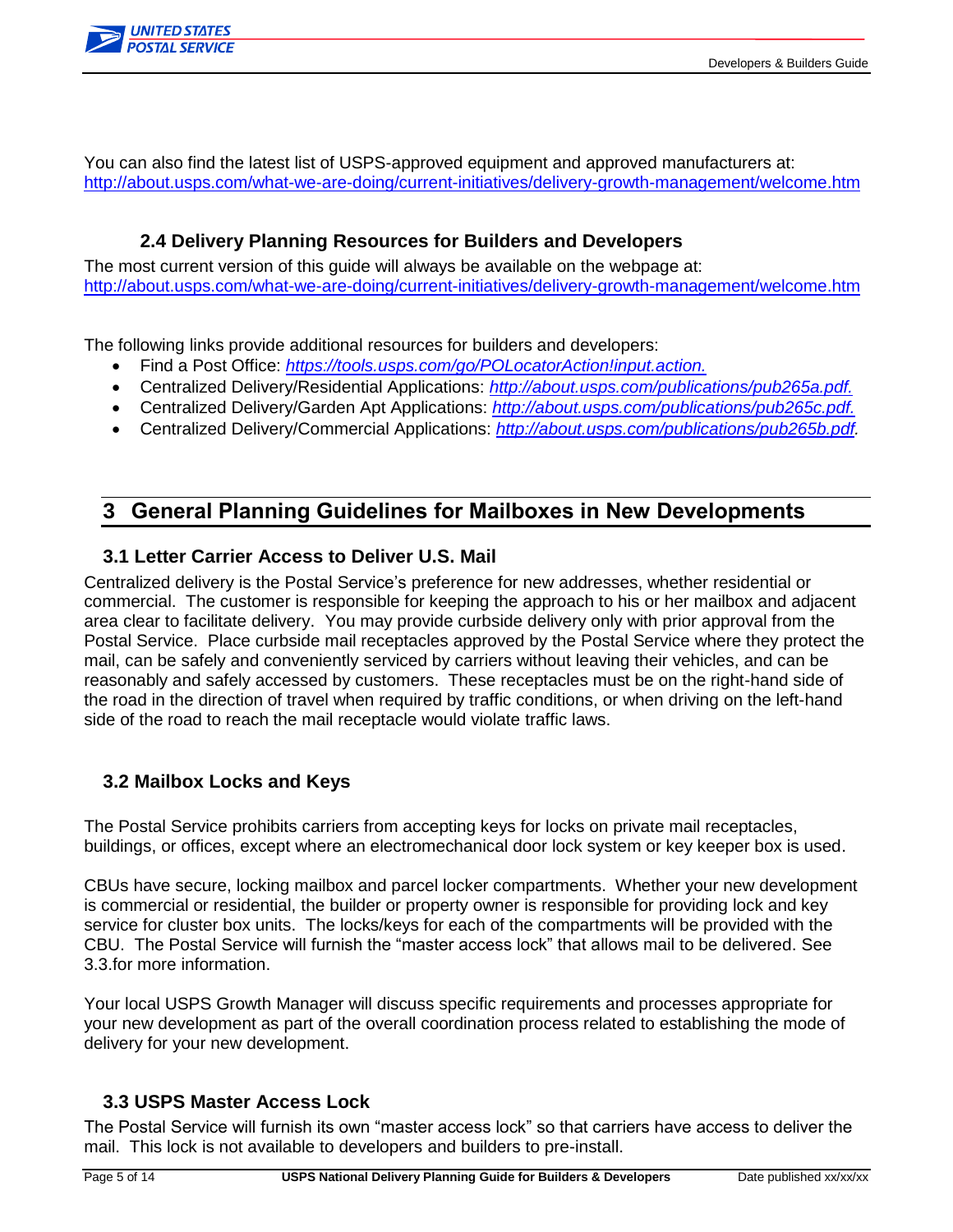

Your local USPS Growth Manager will coordinate installation of the "master lock" as part of the overall coordination process when starting new mail delivery for customers.

### <span id="page-5-0"></span>**3.4 Safety Considerations**

If curb delivery is approved by the Postal Service, posts and other supports for curbside mailboxes are owned and controlled by the customer. The owner of the property is responsible for ensuring that posts are neat and adequate in strength and size.

When installing centralized delivery equipment, such as CBUs or STD-4C (4C) equipment, the mailboxes must be safely located so that customers are not required to travel an unreasonable distance to obtain their mail. Typically, mailbox receptacles are located within 1 block of the residence.

When new developments, either residential or commercial, are in the design phase, developers or architects must meet with the USPS Growth Manager to ensure that safe and durable receptacles are properly specified and located in conformance with regulations. The Growth Manager will also meet with the builder at the appropriate time during the construction phase to review the physical mailroom installation and discuss coordination and timing of initiating mail delivery.

### <span id="page-5-1"></span>**3.5 Customer and Carrier Accessibility Considerations**

Curb delivery may only be provided with prior approval from the Postal Service if the carrier can efficiently, safely, and conveniently service the mailbox from the carrier's vehicle and if the customer can safely and easily access the mailbox.

Apartment house delivery requires that mailboxes be located reasonably close to the entrance in vestibules, halls, or lobbies. The carrier must also be able to service the boxes without interference from swinging or open doors. Consult with your local USPS Growth Manager early in the design process to ensure you select an appropriate location for the apartment building mailroom.

### <span id="page-5-2"></span>**3.5.1 Placement of Outdoor Cluster Boxes**

The local USPS Growth Manager or designee must approve the CBU mailbox sites and type of equipment. Cluster boxes must be safely located so that customers are not required to travel an unreasonable distance to obtain their mail and so there is sufficient access to mailbox locations with adequate space for carriers to deliver and customers to retrieve the mail. Typically, a mailbox receptacle will be located within 1 block of the residence.

### <span id="page-5-3"></span>**3.5.2 Construction Accessibility Guidelines**

Accessibility requirements and regulations, including those required to accommodate customers with disabilities, may vary by type of facility and governing jurisdiction. Always consult local building officials and codes for applicable accessibility requirements that apply to your specific development and mailbox project.

# <span id="page-5-4"></span>**4 Single-point Residential Deliveries**

New mail delivery planning for single-family residential developments typically falls into the following two primary categories:

- Site-constructed single family homes.
- Mobile or trailer homes.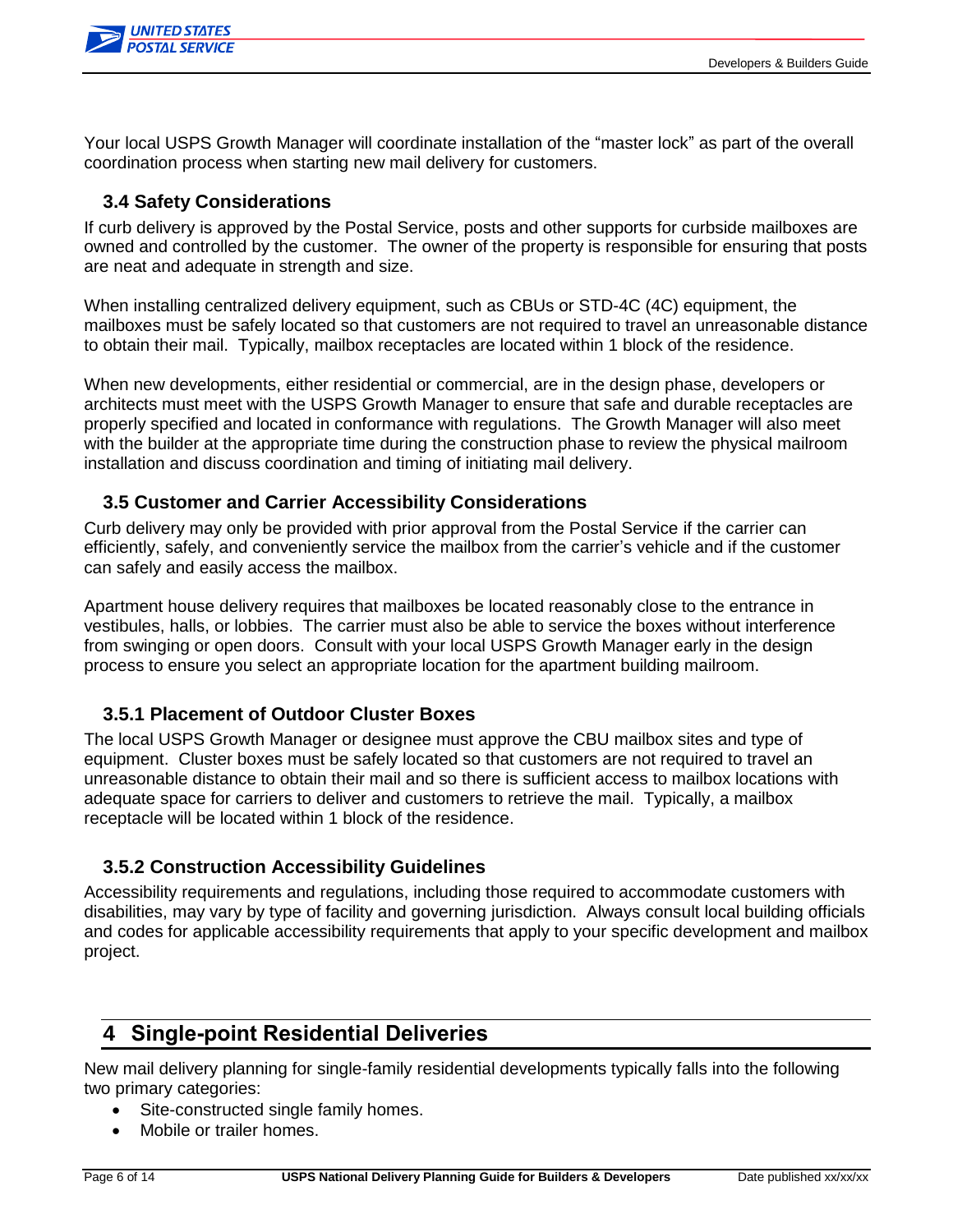

### <span id="page-6-0"></span>**4.1 Residential Single Family Site Constructed Development**

During the design and planning phase (i.e., before plans and site plats are finalized with the appropriate planning/zoning authorities), developers and builders must notify the U.S. Postal Service of the planned development so that the Postal Service can determine the appropriate mode of delivery while considering input from the parties involved with the development.

Developers and builders must plan to install centralized mail delivery receptacles in new residential communities, which include secure parcel lockers.

New homes built or established within a block of existing homes can only receive the same type of mail delivery service as the older, existing homes after the Postal Service has completed an operational efficiency analysis. When new delivery replaces more than 1 block, delivery methods must comply with mode of delivery options for establishment and extension of delivery service, which is typically centralized mail service.

Your local USPS Growth Manager will work closely with you to determine the best approach to providing mail delivery service to customers in your new residential development. It is important that you contact the Growth Manager in your area as early as possible in your planning process.

### <span id="page-6-1"></span>**4.2 Residential Mobile or Trailer Home Development**

The delivery options for mobile or trailer home developments depend on whether the development is *permanent* or *transient* as determined by the Postal Service.

**Permanent Developments**—Permanent developments consist of managed mobile home parks or residential mobile home subdivisions with the following characteristics:

- The lots are permanently assigned.
- The streets are maintained for public use.
- The conditions resemble those of a residential subdivision.

For permanent developments, the delivery options are either central, curbside, or sidewalk delivery. The Postal Service will determine and specify the type of mail delivery for any permanent mobile/trailer home development. The general practice of the Postal Service is to specify centralized delivery.

**Transient Developments**—Transient developments are mobile home, trailer, and recreational vehicle parks where the lots are temporarily occupied or rented and considered transient, short-term, or seasonal. For transient developments, the only option is delivery to a single point or receptacle designated by park management and approved by local Postal Service management. The single delivery point defined will be for the receipt of all mail from USPS; employees of the park will complete the subsequent distribution of mail and forwarding.

Whether your new mobile home development is permanent or transient, contact your local Growth Manager early in the process so that we can work with you in laying out the space plan for mail delivery for the residents of your new community.

### <span id="page-6-2"></span>**5 Multi-point Residential Deliveries**

### <span id="page-6-3"></span>**5.1 Apartment Communities**

The following are important U.S. Postal Service guidelines for determining the location and composition of mail receptacles for apartment communities: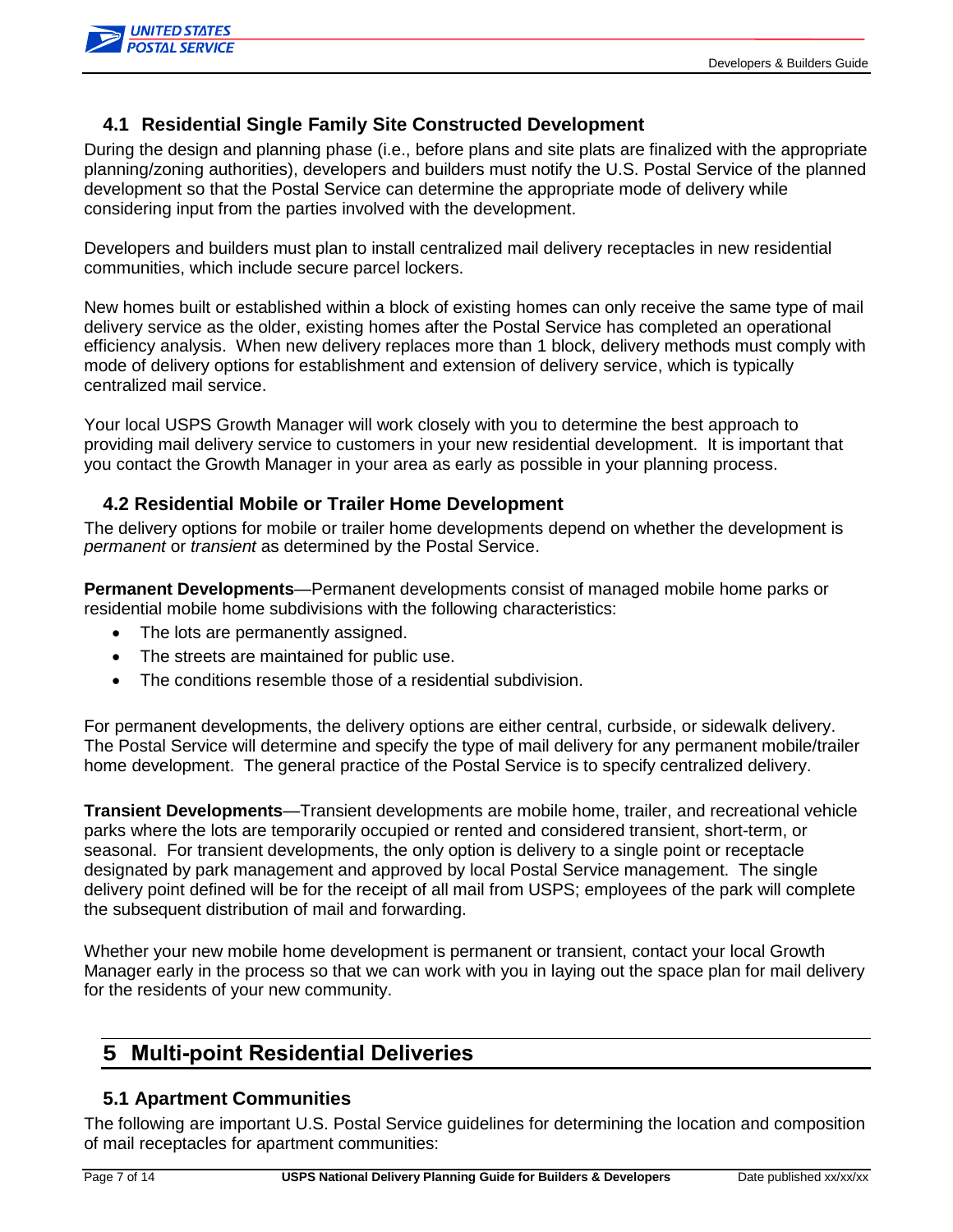

- a. All new or remodeled apartment houses must install USPS-approved 4C centralized mailbox equipment. There must be at least 1 parcel locker for every 10 mailbox compartments. The Postal Service requires no maximum number of parcel lockers to be installed–only the 1:10 parcel locker/mailbox minimum.
- b. Lock mail receptacles and parcel lockers in apartment buildings reasonably close to the entrance in vestibules, hall, or lobbies. The carrier must also be able to serve the boxes without interference from swinging or open doors.
- c. Exterior centralized mailboxes may also be an option. The Postal Service may authorize the installation of standard, approved apartment receptacles (4C or CBU) in exterior walls of buildings provided they are not installed directly on the street or a public sidewalk. Provide a canopy for outdoor mailbox installations. The canopy design and location must provide maximum protection from the weather, including driving rain, and provide adequate nighttime lighting.

### <span id="page-7-0"></span>**5.2 Student Housing and Off-Campus Student Apartment Communities**

Mail delivery protocols to student housing vary depending on the characteristics of the student housing community being served. Below are general guidelines for establishing new mail service.

Mail is delivered to dormitory buildings and residence halls when addressed to a specific building. Mail is delivered in bulk to a designated representative of the school or property in the building. The representative is responsible for further distribution to students/residents. The Postal Service will determine the proper mode of delivery to be established and may require that designees from the student housing property be identified to accept mail for each location prior to initiating delivery.

The Postal Service defines a dormitory building or residence hall as a building that consists of single or multi-room units that may share or have access to centrally located kitchens, bathrooms, showers, or social or common areas. Whether located on or off campus, and regardless of private ownership, such buildings are nevertheless dormitories and either the school or building owner is responsible for the final delivery of student mail. Post Office personnel do not distribute mail into apartment-type mailboxes for dormitories or residence halls.

As always, it is important to contact your local USPS Growth Manager early in the planning process to ensure understanding and requirements related to providing mail delivery for your new student housing development.

### <span id="page-7-1"></span>**6 Non-Residential Deliveries**

### <span id="page-7-2"></span>**6.1 Business and Industrial Parks**

The following paragraphs provide important U.S. Postal Service guidelines for determining the location, type of mailbox receptacles and other requirements related to initiating new mail delivery for business and industrial parks:

The type and design of buildings included in the business and industrial park will govern the mode of delivery that is implemented. As with all new mail delivery planning, the location of the USPSapproved delivery equipment is subject to Postal Service approval. Delivery mode options for business parks are door, centralized, curbside, or sidewalk delivery. Door delivery will generally not be available for new delivery points. The primary options are as follows: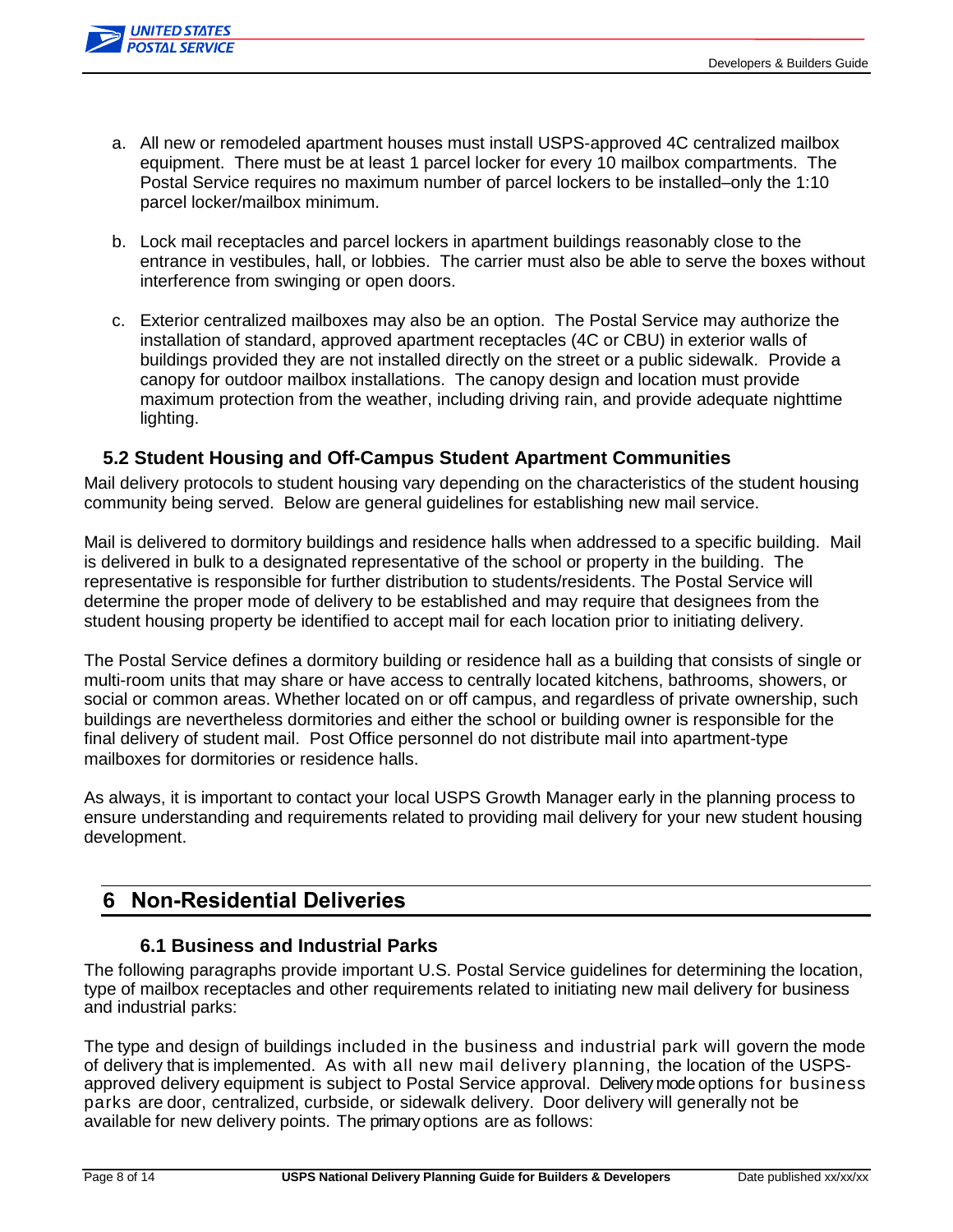

- a. **Centralized Delivery***.* Centralized delivery service applies to all business office buildings, office complexes, and industrial and professional parks. If the U.S. Postal Service is delivering directly to the mailboxes, the type of equipment allowed for newly constructed buildings must either be USPS-approved CBUs or STD-4C (4C) wall-mounted receptacles.
- b. **Single-Point Delivery.** Single-point delivery is generally not available to new business park developments unless it is in the form of a bulk mail drop.

# <span id="page-8-0"></span>**7 General Delivery Planning Information**

### **7.1 Establishment of City Delivery Service**

To establish city delivery service, consider a combination of mail delivery methods to provide regular and effective service to all residential and business sections of a community. Consider the establishment of city delivery service when the following requirements are met:

- a. Within the area to be served, there is a population of 2,500 or more or 750 possible deliveries.
- b. At least 10 percent of the building lots in the area to be served are improved with houses or places of business. Where a house or building and its yard or ground cover more than one lot, all lots so covered are considered improved. The streets are paved or otherwise improved to permit the travel of Postal Service vehicles at all times, without damage or delay.
- c. Streets are named and house numbers are assigned by the municipal authorities in accordance with Management Instruction DM-940-89-3, *Addressing Conventions*.
- d. Street signs are in place and house numbers are displayed.
- e. Rights-of-way, turnouts, and areas next to the roads and streets are sufficiently improved so that the installation, servicing, and accessing of mailboxes are not hazardous to the public or Postal Service employees.
- f. Satisfactory walkways exist for the carrier where required.

**Note:** During a new residential or commercial development's design and planning phase (i.e., before the developers and builders finalize plans and site plats with the appropriate planning/zoning authorities), developers and builders must notify the Postal Service so that the Postal Service can determine the appropriate mode of delivery while considering input from these parties.

Developers and builders should plan for centralized mail delivery installations for residential communities or business developments.

It is important to contact your local USPS Growth Manager while you are still in the design process so that we can collaborate with you to prepare the most efficient, effective plan to provide mail delivery for the customers who will live or work in your new development.

### <span id="page-8-1"></span>**8 Inspection and Commencement of Mail Delivery Services**

### <span id="page-8-2"></span>**8.1 Mail Receptacles and Customer Obligations**

Appropriate mail receptacles must be provided for the receipt of mail. The type of mail receptacle depends on the mode of delivery in place. Purchase, installation, maintenance, repair, and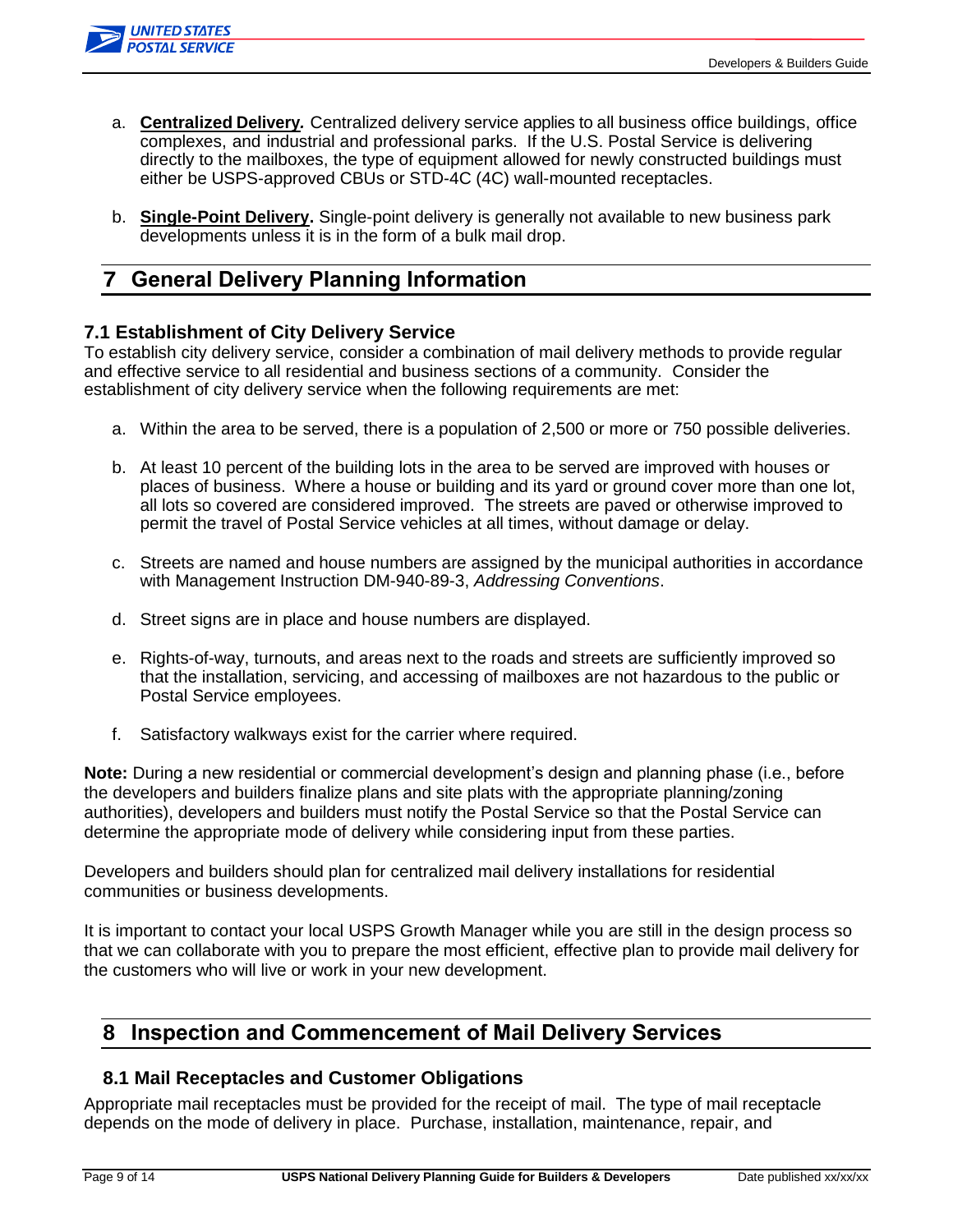

replacement of mail receptacles are the responsibility of the customer. Verify with the local Postmaster or Growth Manager, the appropriate locations for installation. The following apply:

- a. In locations where the Postal Service has determined that centralized delivery is appropriate, customers must install mail receptacles that comply with the USPS STD- 4C wall-mounted mail receptacles or USPSB1118, Postal Service specification, CBUs, to include secured parcel lockers.
- b. If curbline delivery is authorized, customers must erect curb-mounted receptacles that comply with USPS-STD-7C.
- c. If sidewalk delivery is authorized, customers must erect sidewalk-mounted receptacles that comply with USPS-STD-7C.

The Postal Service annually publishes a list of USPS-approved mailbox equipment and approved manufacturers in its *Postal Bulletin*.

<http://about.usps.com/postal-bulletin/2017/pb22467/html/welcome.htm>

You can find the latest list of USPS-approved equipment and approved manufacturers at: <http://about.usps.com/what-we-are-doing/current-initiatives/delivery-growth-management/welcome.htm>

### <span id="page-9-0"></span>**8.2 Centralized Mail Receptacle Installation**

You must consider many variables when installing centralized mailbox equipment. In addition to providing accessible locations, you must conduct proper foundation preparation and follow specific mounting procedures, to name a few requirements.

Appendices A through D of this guide provide sample diagrams of various CBU installations to help you understand space requirements, placement, etc.

**Note:** It is critical that you refer to the installation manuals furnished by each of the manufacturers for the specific USPS-approved centralized mailbox equipment purchased commercially.

For assistance with siting your outdoor centralized mail equipment, contact your local USPS Growth Manager so that the Postal Service can advise about the proper locations as you finalize plans for your new development.

# <span id="page-9-1"></span>**9 Closing**

Thank you for taking time to review this guide for planning mail delivery for new development.

We periodically update this guide—so be sure to check online for the latest version on the ABOUT.USPS.COM website at: <http://about.usps.com/what-we-are-doing/current-initiatives/delivery-growth-management/welcome.htm>

**Reminder:** You can find the Growth Manager who covers your specific development geography by sending an email to: [Delivery.Growth@USPS.GOV.](mailto:Delivery.Growth@USPS.GOV)

Or, you can contact your Post Office and ask to speak to the Postmaster or person assigned to assist developers with planning new mail service.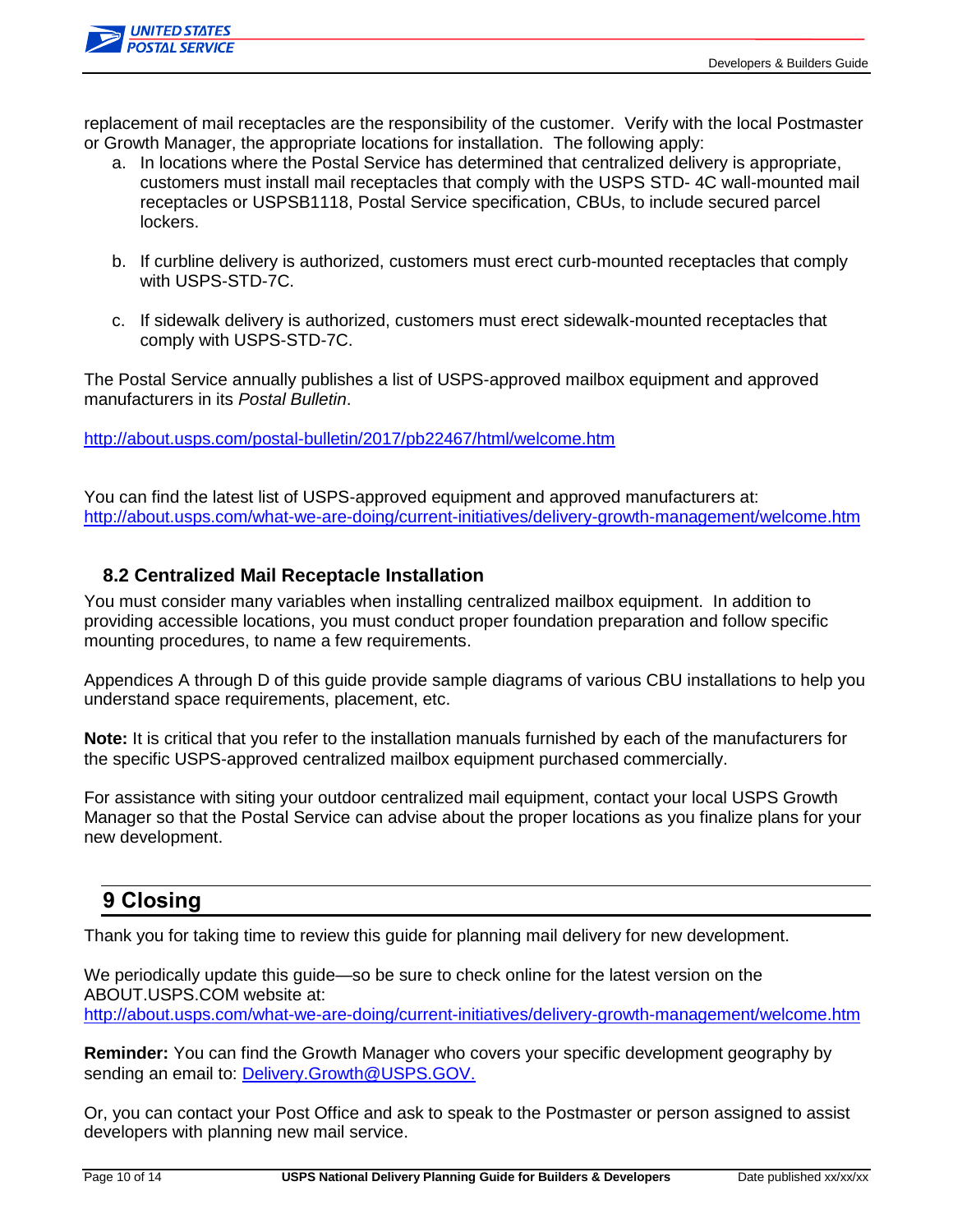

<span id="page-10-0"></span>

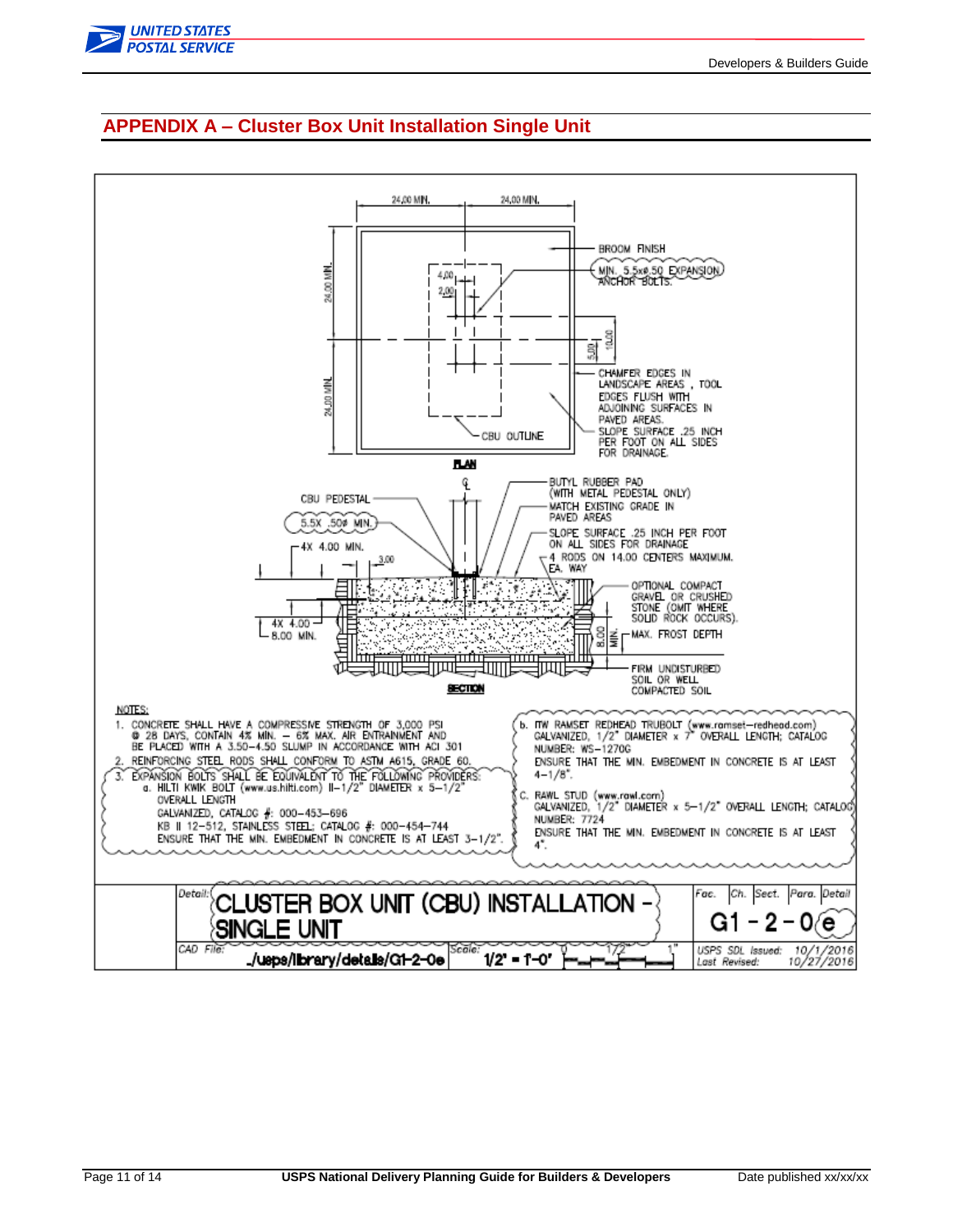

### <span id="page-11-0"></span>**APPENDIX B – Cluster Box Unit Installation Multiple Unit**

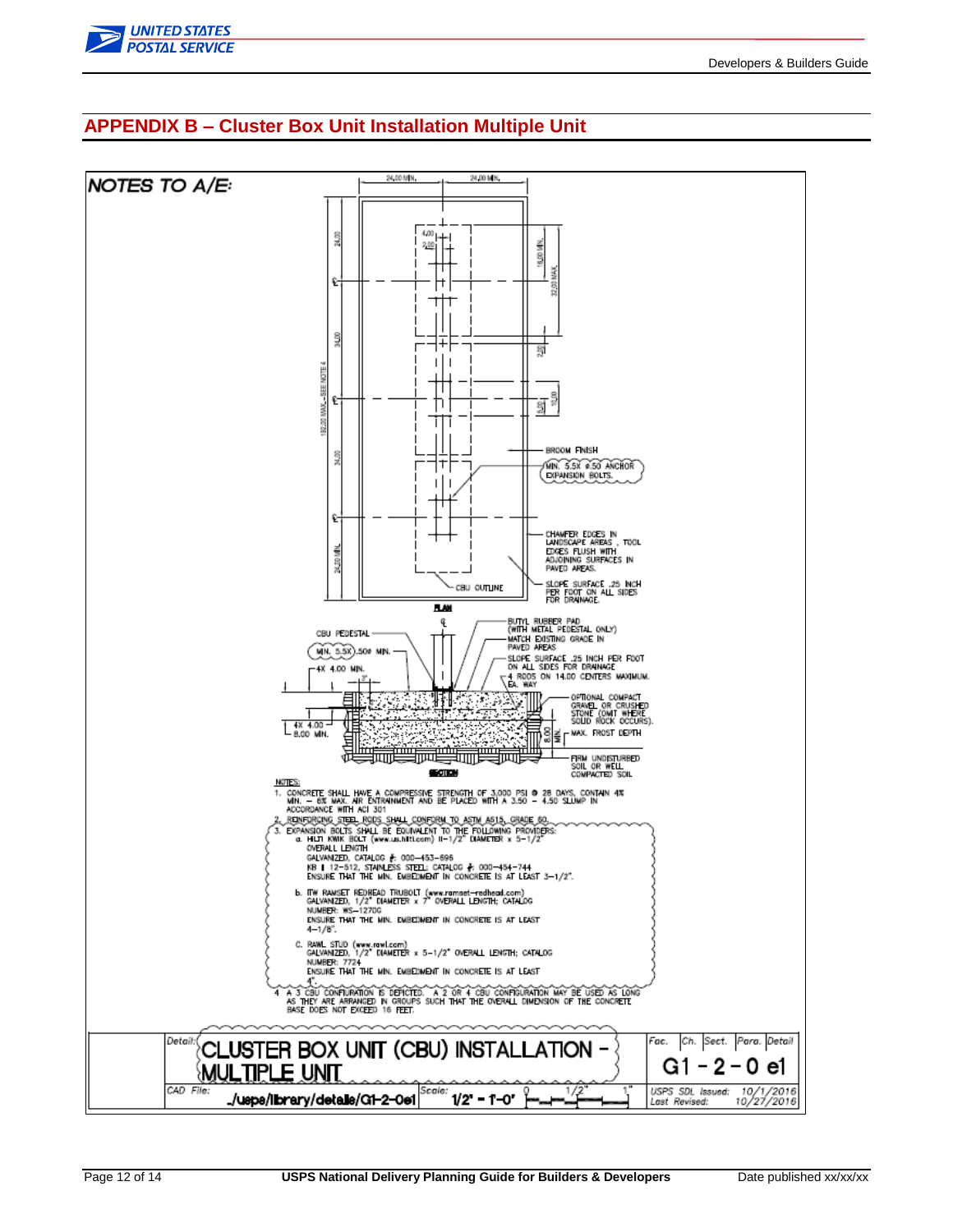

### <span id="page-12-0"></span>**APPENDIX C – Cluster Box Unit Access Maneuvering Space – Single Unit**

### **NOTES TO A/E:**

1. IF THE ACCESSIBLE ROUTE FROM THE CBU(s) CONNECTS WITH A STREET OR OTHER PAVED SURFACE AT A VERTICAL CURB. A CURB RAMP SHOULD BE INSTALLED IN ACCORDANCE WITH RE-4 REQUIREMENTS.